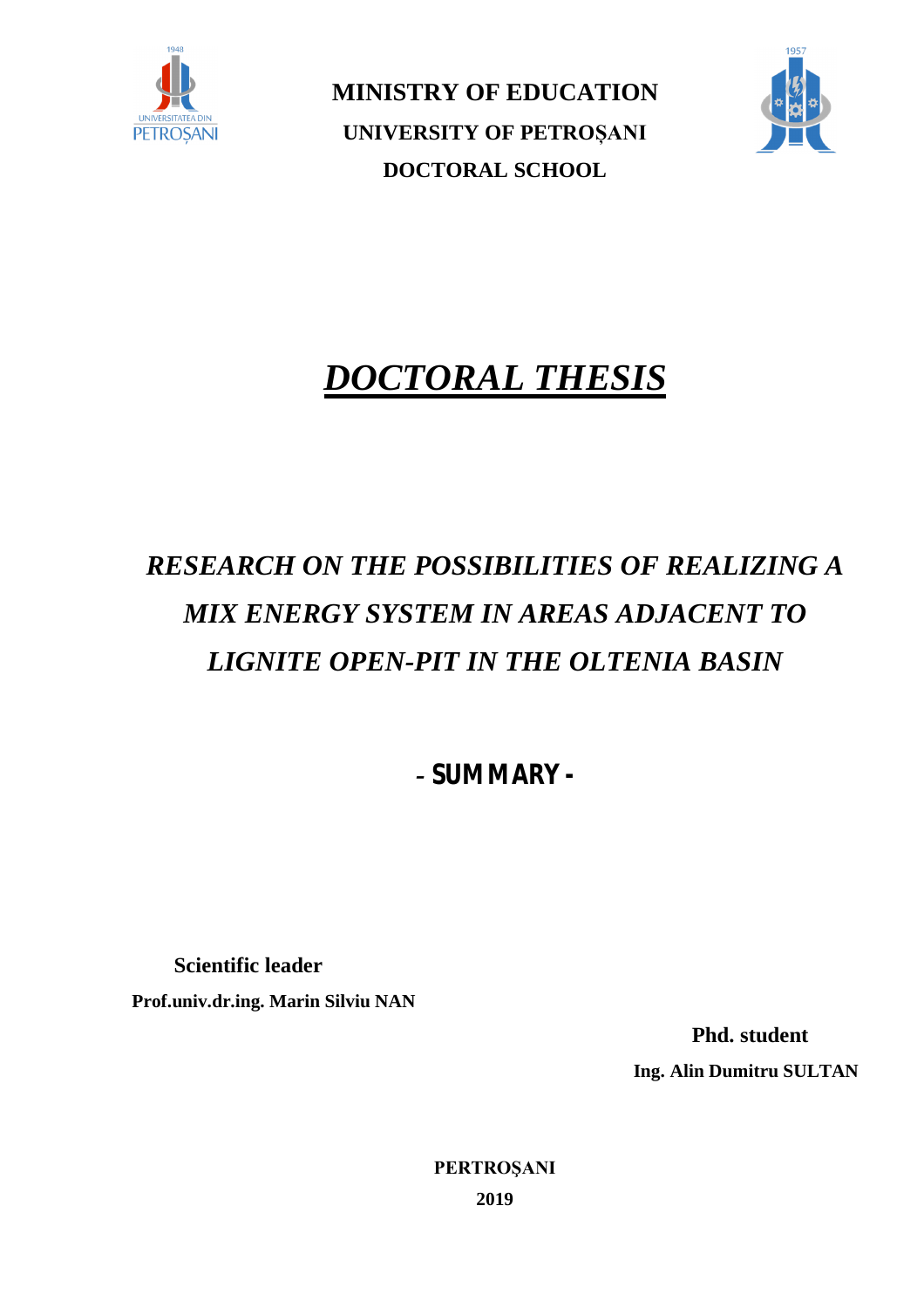# **CONTENTS**

#### **INTRODUCTION**

### **CHAPTER I: THE CURRENT STAGE AND THE DYNAMICS OF NECESSARY ELECTRICITY AT NATIONAL AND EUROPEAN LEVEL**

- 1.1. Sustainable development of energy industry
- 1.2. Current status and trends in field of energy efficiency assessment of Romania
- 1.3. Study of the statistical aspects with the help of EVIEWS program
- 1.4. Statistical research using mathematical models
- 1.5. Econometric study of electricity production according to national generation mode
- 1.6. Econometric study of coal extraction in country for the period 1992 2017
- 1.7. Econometric study of electricity consumption in country for the period 1992-2017

### **CHAPTER II: RESEARCH ON THE POSSIBILITY AND LIMITS OF WATER VALORIFICATION AS A RENEWABLE ENERGY SOURCE**

- 2.1. General notions
- 2.2. Hydroelectric basics
- 2.3. Hydropower potential
- 2.4. Specific turbine speed
- 2.5. Modelling and simulation of hydroelectric power generation
- 2.6. The study and evaluation of the renewable energy potential for the Motru Basin and Municipality

# **CHAPTER III: THE STUDY OF SOLAR RADIATION AS A RENEWABLE ENERGY SOURCE** *(Case study)*

- 3.1. Introduction
- 3.2. Mathematical modelling of solar radiation
- 3.3. Simulation of solar radiation

#### **CHAPTER IV: MODELLING AND SIMULATION OF PHOTOVOLTAIC SYSTEMS**

- 4.1. A photovoltaic panel modelling and validation by simulation
- 4.2. Modelling and validation by simulation of the means an electricity storage
- 4.3. Modelling and validation by simulation of static conversion elements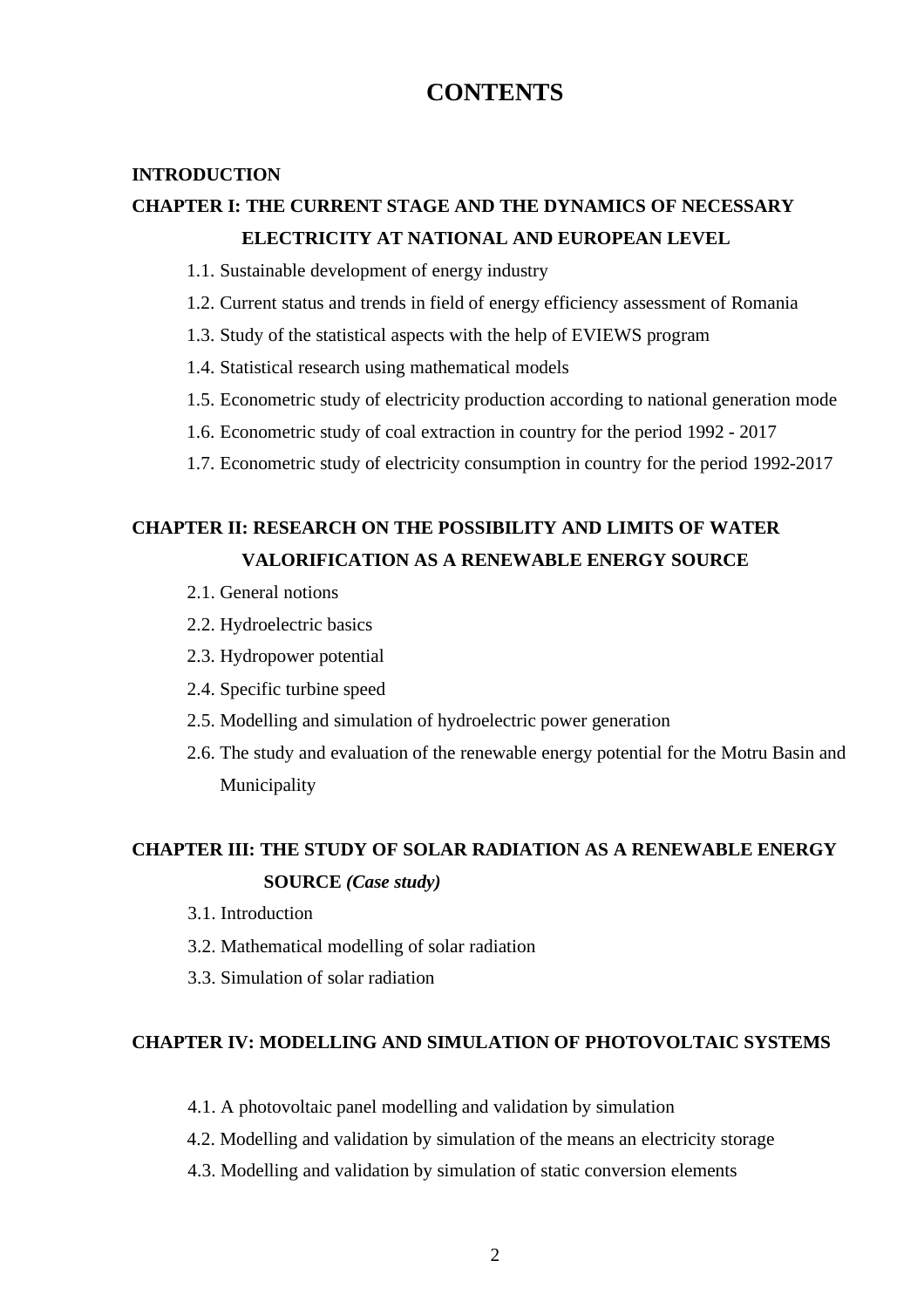4.4. Modelling and validation by simulation of solar radiation conversion elements

# **CHAPTER V: RESEARCH ON THE POTENTIAL OF WIND AS A RENEWABLE ENERGY SOURCE**

- 5.1. General considerations
- 5.2. Electricity generation in wind power plants
- 5.3. Modelling and simulation of wind energy production

# **CHAPTER VI: STUDY ON POSSIBILITIES OF REALIZATION A MIX ENERGY SYSTEM IN MOTRU AREA** *(Case study)*

- 6.1. Generalities
- 6.2. Energy turbines steam turbines
- 6.3. Energy mix in the area of Motru Municipality

# **FINAL CONCLUSIONS, PERSONAL CONTRIBUTIONS AND RESEARCH DIRECTIONS BIBLIOGRAPHY ANNEXES**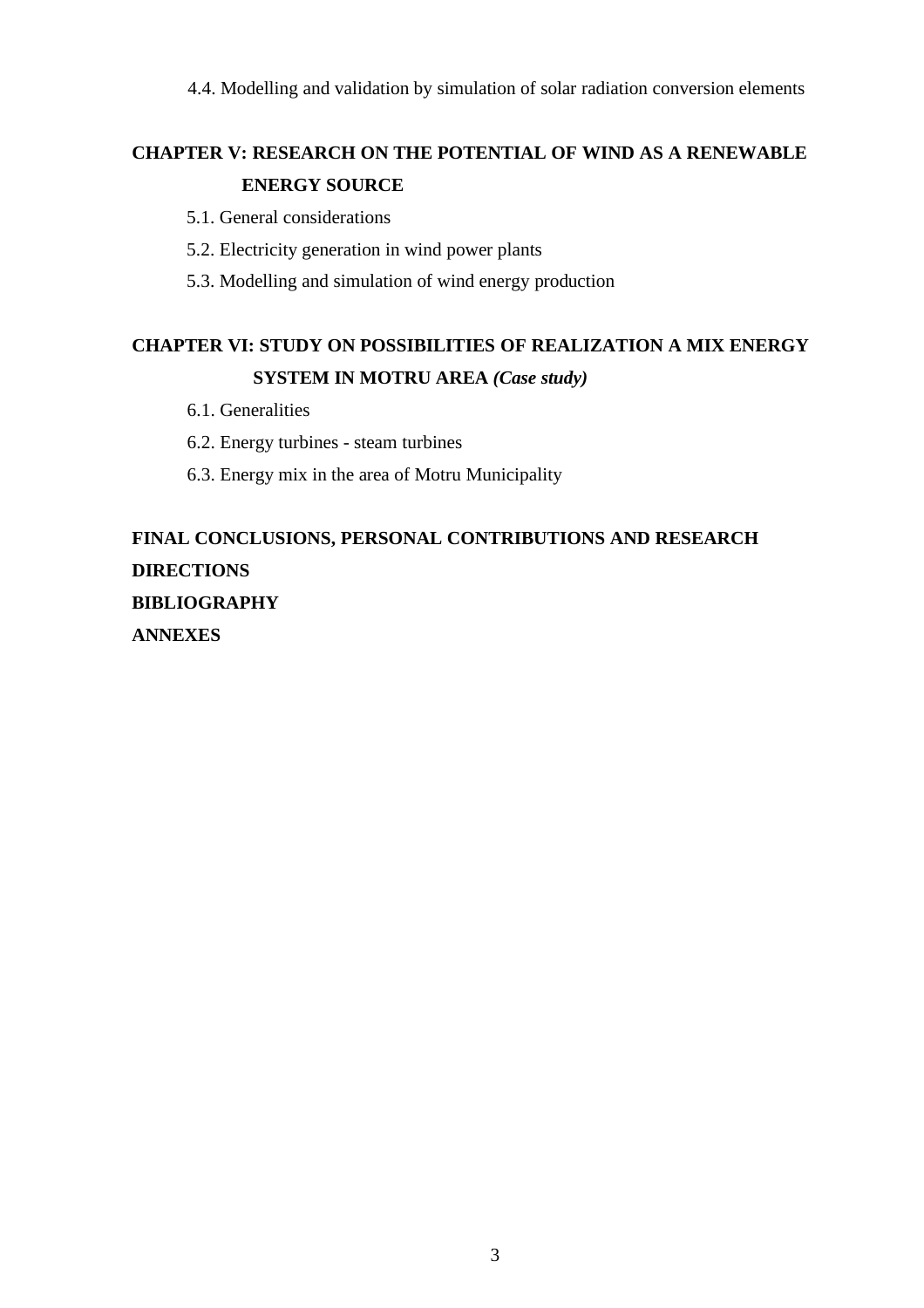The continuing evolution of humanity is closely related to electricity consumption. This has led to both the increase of the pollution level and the decrease of fossil fuel sources. In this direction, one of the priority policies for energy stability in the country but also in Europe is energy efficiency [58].

A solution of the related aspects is the increase of the generation of energy from renewable sources. Thus, taking into account the aforementioned, the subject analysed in the doctoral thesis is a topical one. It folds both in finding solutions for the ones reported and in the research fields of the European Union [84].

The discussions and the area of applicability of the proposed modelling and simulation strategies are especially oriented to the processes existing in industrial energy chain. Rapid progress in the field of computing technology and hardware in recent years has allowed the development of several directions for modelling and simulation strategies, based on predictive, adaptive, neural or neuro-fuzzy regulators in order to improve functionality of industrial installations. In this regard, the international scientific community dedicated to the study of these types of energy processes has developed new analysis perspectives, thus offering a wide variety of solutions corresponding to each application [59].

Continued expansion and competition in a liberalized market, as well as the need to maintain stability of power system, have led to increased efficiency, standards imposed forcing those in charge of the design as well as the network operators to introduce power electronic equipment and sophisticated automatic control systems. Systems are often so nonlinear that the only approach is through simulation [60].

The thesis is developed on 166 pages in 6 chapters with a recent, pertinent and relevant bibliography in which we find his own works as author and co-author, well quoted and with an impact in solving the topics addressed in doctoral work. The work is completed by a part of general conclusions, personal contributions and research directions and two annexes.

The general objective of thesis is the study on possibilities of realizing an mix energy system that will provide electricity for the urban and rolling areas affected by industrial restructuring. In this regard, a number of suitable and significant green sources for area of Basin and Motru Municipality were considered. Thus, the study of energy sources includes both aspects of a constructive - functional nature presented in detail and their uses, taking into account advantages and disadvantages, but especially the fields of application.

Within the thesis, the phenomena defining each source taken into the study are modelled and their operation is simulated under specific operating conditions.

In the first chapter were presented:

- analysis of current and prospective stage of Romania's energy efficiency from the point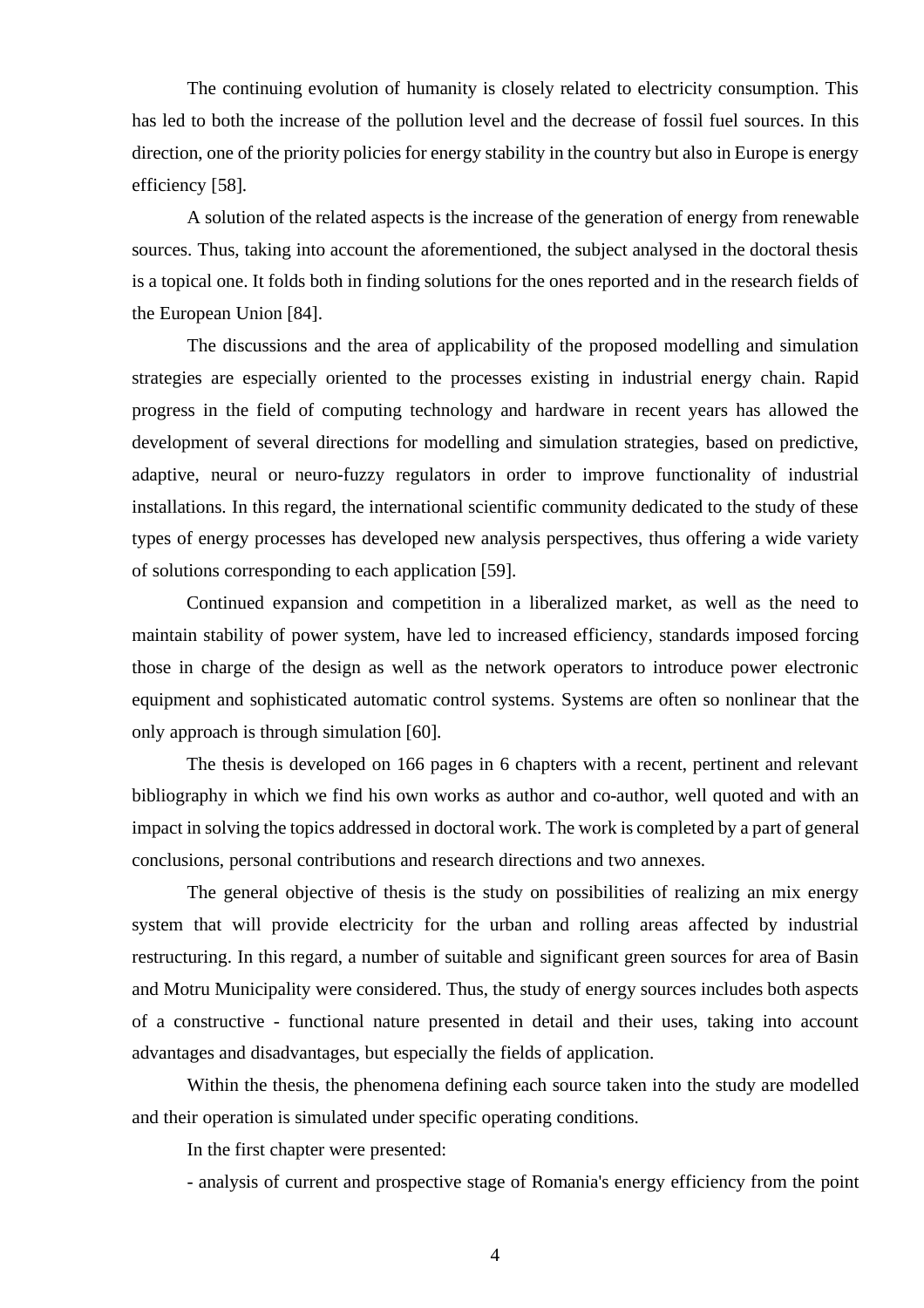of view of energy policies on European Union, policies assumed at the moment of accession;

- description of EVIEWS software that offers users the possibility to quickly and efficiently manage the data series within the phenomena they wish to analyse, to generate forecasts or by simulating models to make high quality graphs and tables;

- statistical researches using mathematical models;

- aspects regarding the econometric study of electricity production according to the mode of generation, total coal production and categories of coal resources and not least on electricity consumption in country.

In chapter two we studied:

- the possibility and limits of use water as a renewable energy source;

- the advantages and disadvantages of micro-hydroelectric power plants in terms of water fall and flow and the main elements of a hydroelectric system;

- how to evaluate and calculate hydropower potential;

- how to calculate the specific turbine speed, the presentation of turbine types and the selection criteria;

- modelling and simulation of hydropower generation starting from modelling the hydraulic, electromechanical part of the controller and ending with simulation of entire hydroelectric system;

- the study and evaluation of renewable energy potential for Motru Basin and Municipality. In this sense, two models are made, one for qualitative validation of concept (using Petri networks) and one for quantitative validation (based on linear programming) to obtain maximum energy production.

In chapter three, the aspects related to solar radiation as a renewable energy source were analysed and a case study was elaborated for the concrete conditions, these being determined by measurements, of the given area. The study, modelling and simulation of a photovoltaic system involves several stages. An essential step is estimation of solar radiation. In this context, a number of mathematical models used in estimation of direct solar radiation have been developed. The mathematical models of direct solar radiation are customized for Motru municipality. The validation of these models is based on data provided by measurements made in the area. Finally, simulation program in MATLAB - Simulink of solar radiation, estimated using Haurwitz model, is presented. Following the analysis on the extreme points of functions resulting from simulation, the abscissas (tilt angles) for which maximum values of global solar radiation are obtained, for all months of the year and optimum angles an positioning of photovoltaic panels are determined. In this sense, in order to optimize amount of electricity consumed and control inclination angle of a photovoltaic panel, either fixed positioning or once-seasonal positioning of photovoltaic panel is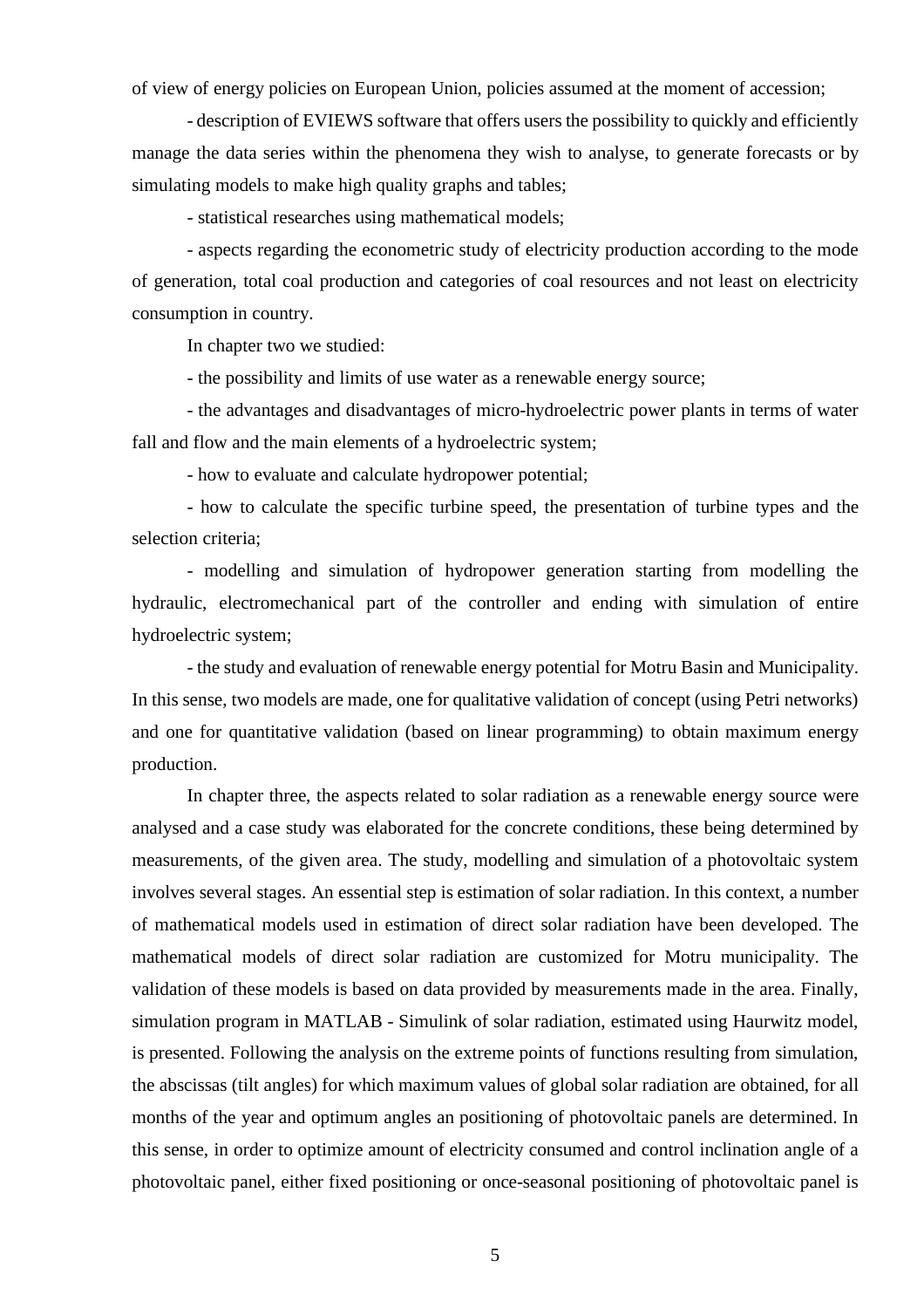recommended.

In chapter four, a constructive and functional classification of photovoltaic systems is made. For continuous supply of electricity to consumers, besides the photovoltaic panels are used electricity accumulators and static converters, which have the role of transforming DC into AC or AC into DC and to monitor and control the charging - discharge battery process.

The assembly of all above elements, interconnected and dimensioned to operate in a single system, form a photovoltaic system. Thus, photovoltaic panel, electric energy accumulator, static converters and the types of photovoltaic systems are modelled and simulated. The results of simulations reduce limits but especially offer the possibility of choosing optimal solution for realization an energy production park based on solar radiation.

In chapter five the potential of the wind for the production of renewable energy is studied. Starting from the weight that the wind energy holds in the framework of the energies produced both nationally and internationally, there are presented theoretical and experimental aspects of the way of wind energy production. The wind potential, the components and the characteristics of the wind installations, the power coefficient of the installation depending on the wind speed on the one hand and the types of rotors used in the construction of the turbines on the other were presented and defined under various aspects. The speed and variation of the wind, the turbine and the wind generator are analysed and modelled mathematically. Based on mathematical models, wind installation is simulated resulting in the variation of the power coefficient depending on blades inclination angle but also mechanical power in relation to speed. At the end of chapter, a wind farm is simulated based on mathematical models presented and actual measured conditions of wind speed and frequency. After analysing the results of simulation it can be concluded that in the design of the wind turbines one has to take into account many factors, but the most important are area and climatic conditions and last but not least, in order to be able to design wind power plants, the energy consumption for area considered is necessary. Furthermore, renewable energy based on wind conversion systems needs an adaptive mathematical algorithm and an efficient system of dynamic response control, in order to be able to withstand a sudden change in wind speed.

In chapter six, a case study was presented regarding the possibilities of achieving an energy mix in area of the Motru Basin. It presents the climatic conditions of area, population trends, ways of gas supply, water utilities and not least electricity and heat for need a domestic and non-domestic consumption. Within this chapter thermoelectric energy production based on fossil fuel is analysed from a constructive and functional point of view. At the end of this chapter, based on those stated in the thesis and measurements made on climatic factors, it is proposed an energy mix consisting of renewable resources water, wind, sun and modernized thermoelectric power plant, in order to meet the requirements and norms in force.

6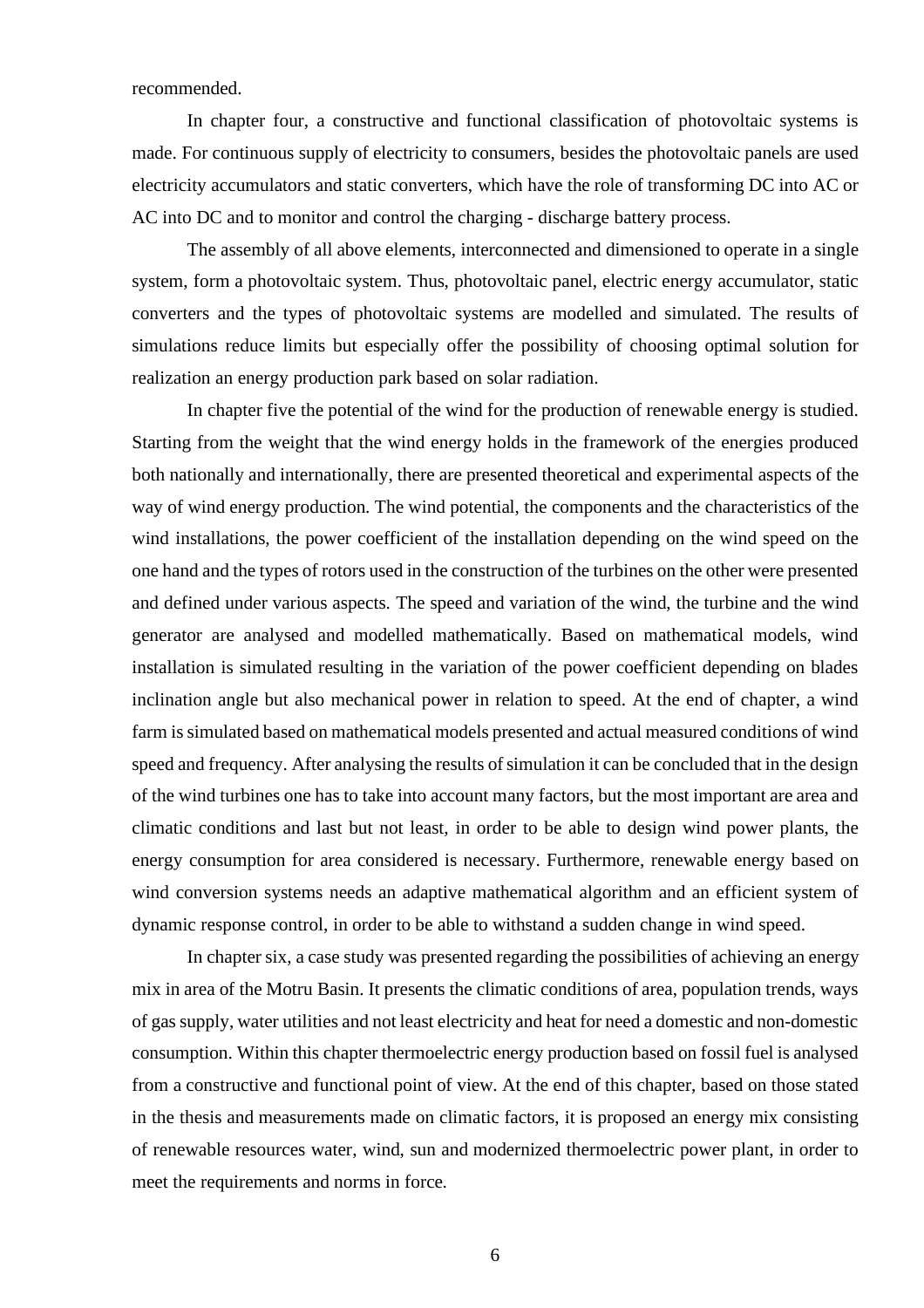The validation of this decision is achieved by simulating the four components of the mix linked to a consumer network. The result of simulations highlights the role of the energy produced by the analysed mix that provides the necessary for consumption and further confirms the proposed solution, as viable. The energy resulting from fossil fuels is central element for peak consumption situations, unfavourable or extreme climatic conditions. This aspect leads to positive results both from the point of view on the economic performance from extractive industry and from a social point of view.

Following the completion of the work, the following own contributions have come off:

- 1. Forecast, for the next period, the econometric study of the electricity production according to the mode of generation, the total coal production and the categories of carbon resources and not least of the electricity consumption in the country based on the econometric analysis of the evolution in time made using dedicated software.
- 2. Modelling and simulation of hydropower generation starting from modelling the hydraulic part, electromechanical part, a controller and ending with simulation of the entire hydroelectric system under the conditions and limitations of Motru Basin area.
- 3. The study and evaluation of renewable energy potential for Basin and Motru Municipality realized on two models, one for qualitative validation of concept (using Petri network) and one for the quantitative validation (based on the linear programming) in order to obtain a maximum energy production.
- 4. Description and customization for interest area of the main mathematical models used in estimation of direct solar radiation.
- 5. Performing mathematical modelling of direct solar radiation customized for Motru Municipality and carrying out measurements in the area to validate these models.
- 6. Presented the simulation program in MATLAB Simulink of solar radiation, estimated using the Haurwitz model, to determine optimum angles of positioning from photovoltaic panels.
- 7. Modeling and simulation of photovoltaic panel, electric energy accumulator, static converters, as well as the types of photovoltaic systems, in order to determine, based on the results of these simulations, the setting of the limits but also the possibility of choosing optimal solution for realization an energy production park on solar radiation.
- 8. Modelling and simulation of wind installations with the highlighting of power coefficient variation according to blades inclination angle but also mechanical power in relation to the speed.
- 9. Making measurements, thus creating a reference on variation and frequency of wind in Motru Basin and Municipality.